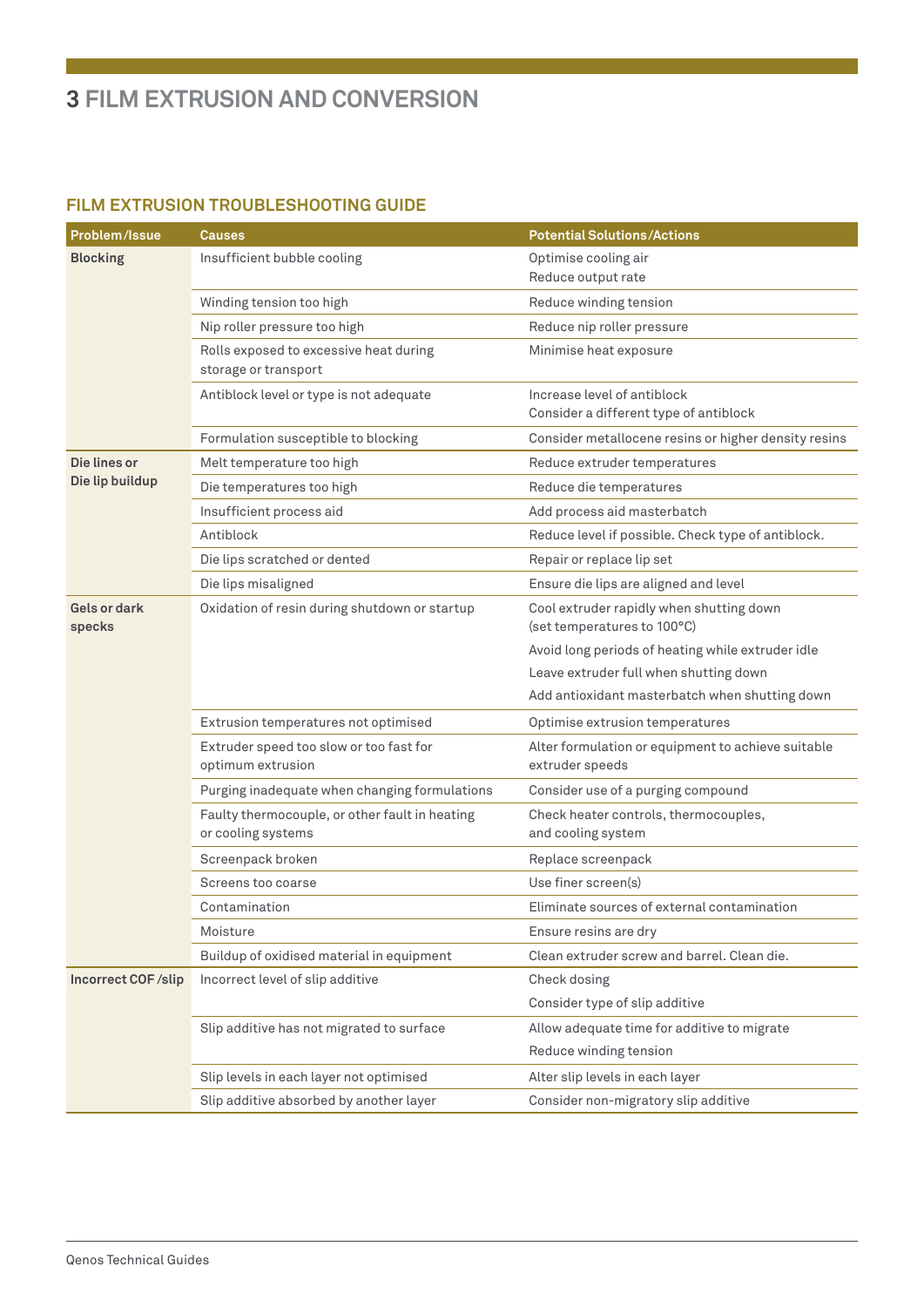# **3 FILM EXTRUSION AND CONVERSION**

| Problem/Issue        | <b>Causes</b>                                   | <b>Potential Solutions/Actions</b>                                          |
|----------------------|-------------------------------------------------|-----------------------------------------------------------------------------|
| Low output           | Unstable bubble                                 | Refer to "Unstable bubble" section                                          |
|                      | Extruder motor load too high                    | Increase extrusion temperatures                                             |
|                      |                                                 | Consider higher melt index resin(s)                                         |
|                      |                                                 | Regear extruder motor                                                       |
|                      | Head pressure too high                          | Change screenpack                                                           |
|                      |                                                 | Increase extrusion temperatures                                             |
|                      |                                                 | Consider higher melt index resin(s)                                         |
|                      |                                                 | Increase die size or die gap                                                |
| <b>Melt fracture</b> | Melt temperature too low                        | Increase extruder and/or die temperatures                                   |
|                      | Die gap too narrow                              | Change die insert to a larger gap                                           |
|                      | Insufficient process aid                        | Add or increase process aid masterbatch                                     |
|                      | Formulation not optimum                         | Add or increase level of LDPE                                               |
|                      |                                                 | Consider a different grade of LLDPE                                         |
|                      | Output rate too high                            | Reduce output rate                                                          |
| Poor optical         | Melt temperature too low                        | Increase extruder and/or die temperatures                                   |
| properties           | Frost line too high                             | Reduce frost line height                                                    |
|                      | Output rate not optimum                         | Increase or reduce output rate                                              |
|                      | Melt fracture                                   | Refer to "Melt fracture" section                                            |
|                      | Die gap too wide                                | Change die insert to a narrower gap                                         |
|                      | Excessive level of antiblock or other additives | Optimise additive levels                                                    |
|                      | Formulation not optimum                         | Consider lower density resins                                               |
|                      |                                                 | Consider higher melt index resins                                           |
|                      |                                                 | Add or increase level of LDPE                                               |
| <b>Poor shrink</b>   | Incorrect blow-up ratio                         | Adjust die size or film width                                               |
| properties           | Incorrect resin or formulation for application  | Adjust level of LLDPE/HDPE or alter grade of LDPE                           |
|                      | Poor gauge control                              | Minimise variation by centering die and optimising<br>chilled air flow      |
|                      | Frostline height not correct                    | Adjust chilled air flow or output rate                                      |
|                      | Bubble shape not correct                        | Adjust chilled air flow or output rate                                      |
|                      | Die lip gap not optimum                         | Replace die lip set                                                         |
| <b>Poor sealing</b>  | Faulty sealing equipment                        | Ensure sealing equipment is well maintained                                 |
|                      | Sealing temperature or dwell time too low       | Increase sealing temperature or dwell time                                  |
|                      | Sealing temperature too high                    | Reduce sealing temperature                                                  |
|                      | Sealing pressure too low or too high            | Adjust sealing pressure                                                     |
|                      |                                                 | Consider different type of sealing jaw or wire                              |
|                      | Gauge incorrect                                 | Ensure target gauge is achieved                                             |
|                      | Gauge variation                                 | Minimise variation by adjusting die gaps and<br>optimising chilled air flow |
|                      | Incorrect formulation                           | Ensure no errors occur in feeding or blending resins                        |
|                      | Excessive corona treatment                      | Reduce corona treatment level                                               |
|                      | Formulation not optimum for conditions          | Adjust formulation (will depend on failure type)                            |